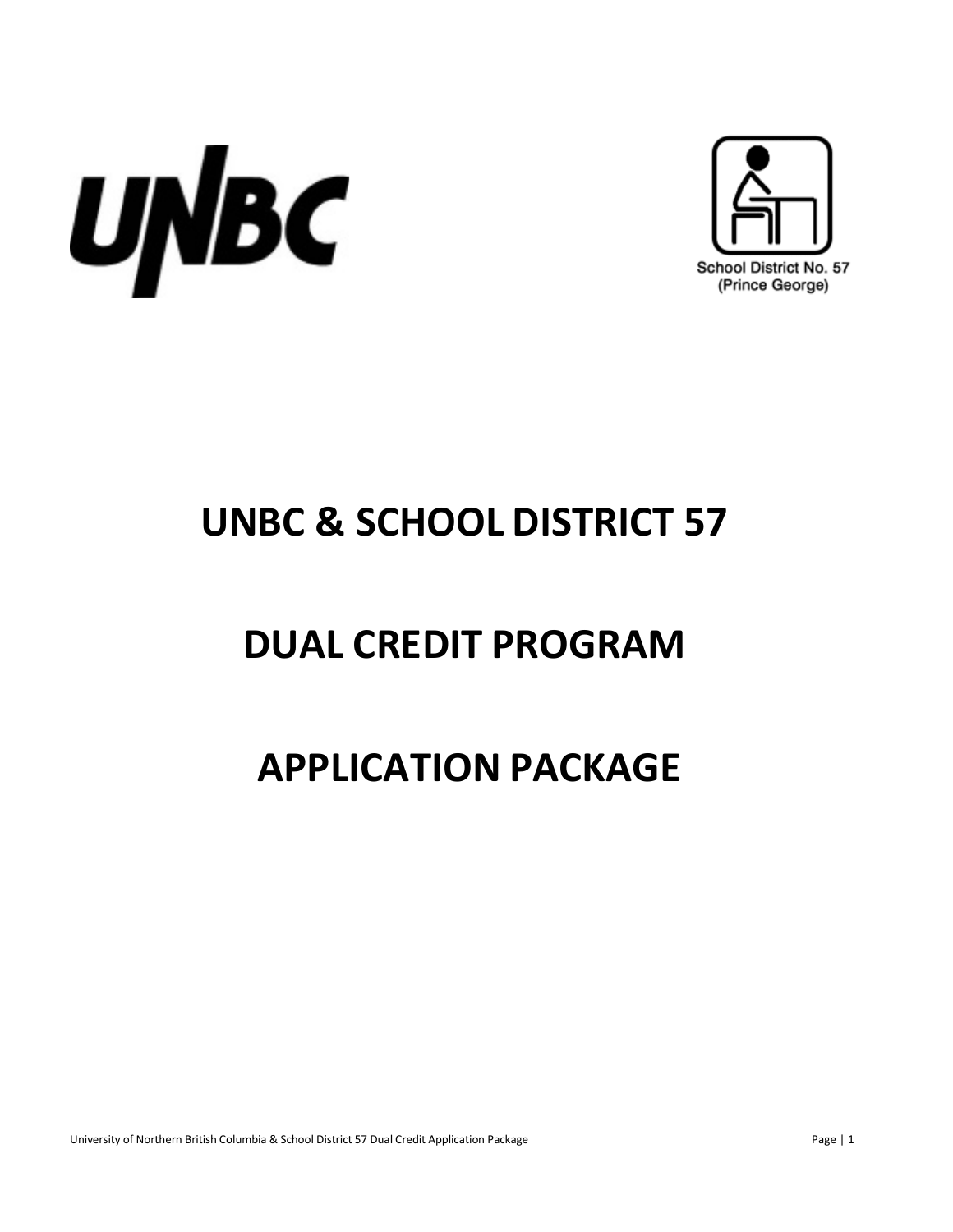## **UNBC/School District 57 Dual High School/University Credit Program**

School District 57 students entering grade 12 who are in good standing, and have the recommendation from their principal or guidance counsellor, may enroll with UNBC during their grade 12 year in order to earn credits that can be used jointly as elective credits towards high school graduation and as first year university credit towards a degree. This program is designed to allow high school students the opportunity to gain first-hand experience in a university-level course while at the same time earning credits towards their high school diploma. High school students who successfully complete a course(s) can also apply the credits earned towards their future university degree. The courses offered to School District 57 students will be first-year UNBC courses. In order to qualify for dual credit, the British Columbia Ministry of Education requires that the course be approved by a representative of School District 57 before the student registers for the course.

High school students wishing to take a UNBC course to obtain Dual Credit must be in grade 12 at the time that they begin their studies and must be in good academic standing at the time of application to the UNBC/SD 57 Dual Credit Program. In addition, students must obtain the signature of their principal (or counsellor) and a parent or guardian (if under 18 years old) indicating that they are capable of successfully completing a university level course.

While students may take up to three courses from UNBC for Dual Credit, they may only take one course at a time. Upon completion of the course(s), a transcript will be mailed to School District 57 (Prince George). It should be noted that successful completion of a Dual High School/University Credit course does not guarantee future admission to UNBC

#### **For Further Information:**

#### **UNBC Student Recruitment & Advising Centre**

Telephone: Email: Web: 250.960.6306 futurestudents@unbc.ca unbc4u.unbc.ca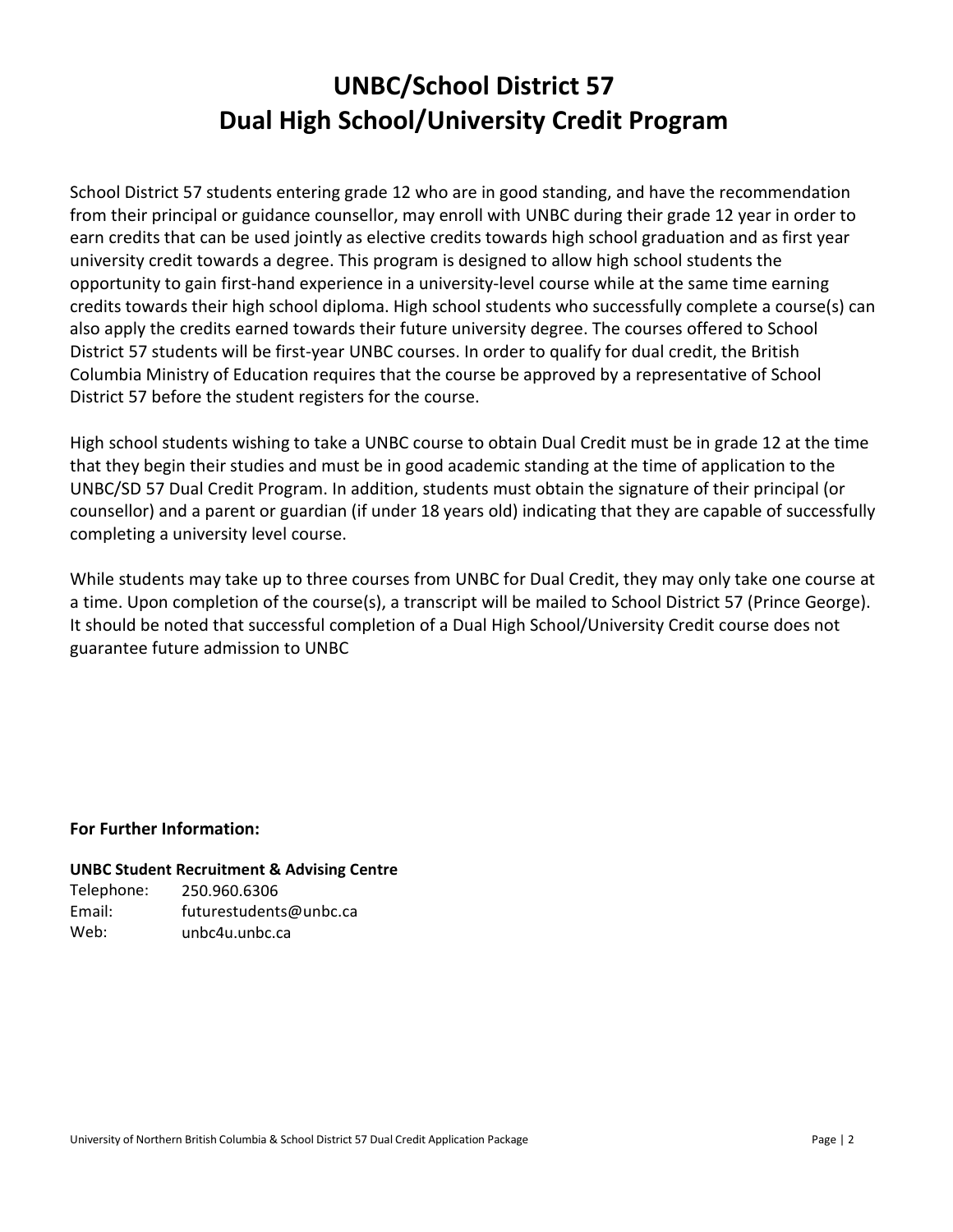### **University of Northern British Columbia and School District 57 Dual Credit Application Package**

Enclosed within this package is all of the information that you will need to apply to the School District 57 and University of Northern British Columbia's Dual Credit program. Follow the steps closely and make sure that you fill out all of the required information before submitting your application to UNBC.

#### **CHECKLIST TO FOLLOW:**

#### **Step 1: Working With Your School & Parent/Guardian**

- $\Box$  Download the UNBC/SD57 Dual Credit Application package from your school website
- $\Box$  Meet with your Counsellor to discuss the Dual Credit program opportunities that are available to you
- $\Box$  Complete the following parts of the UNBC/SD57 Dual Credit application package:
	- $\Box$  UNBC/SD57 Dual Credit Application Form
	- $\Box$  Freedom of Information Release
	- □ Parent/Guardian Statement

Any questions can be directed to your Secondary School Counsellor or a UNBC Student Recruitment Officer

#### **Step 2: Working With Your Counsellor**

- $\Box$  Complete the following parts of the UNBC/SD57 Dual Credit application package with your Counsellor:
	- $\square$  Counsellor Statement
	- $\square$  School District Sponsorship Agreement
	- $\Box$  UNBC Access Resource Centre "Information for Students With Disabilities" (if applicable)
- $\Box$  Have your Counsellor forward the completed Application Package and a copy of your high school transcript to the UNBC Admissions Office (admissions@unbc.ca)

**Note:** If you plan to use UNBC credits to meet your Grade 12 graduation requirements, please be aware that you are responsible for confirming with your school that the courses are acceptable for graduation credit.

#### **Step 3: Working With UNBC**

Once your application package has been received by the UNBC Admissions Office, you will be contacted by a UNBC Student Advisor to schedule a readiness interview. At this meeting, the following will be discussed:

- □ Your UNBC/SD57 Dual Credit Application package
- $\Box$  The course(s) you would like to take
- $\Box$  The prerequisites that are required to register in the course(s)
- $\Box$  The responsibility and understanding needed for participation in a university learning environment
- $\Box$  The UNBC Access Resource Centre "Information for Students With Disabilities" section (if applicable)
- $\Box$  Information specific to the course(s) you have applied to, including but not limited to:
- the admissions process, the costs of going to university, schedules and course location  $\Box$  Additional questions that you may have about being a UNBC student

If your UNBC/SD57 Dual Credit application package is approved, you will be sent an acceptance letter from UNBC and information about how to register in UNBC courses.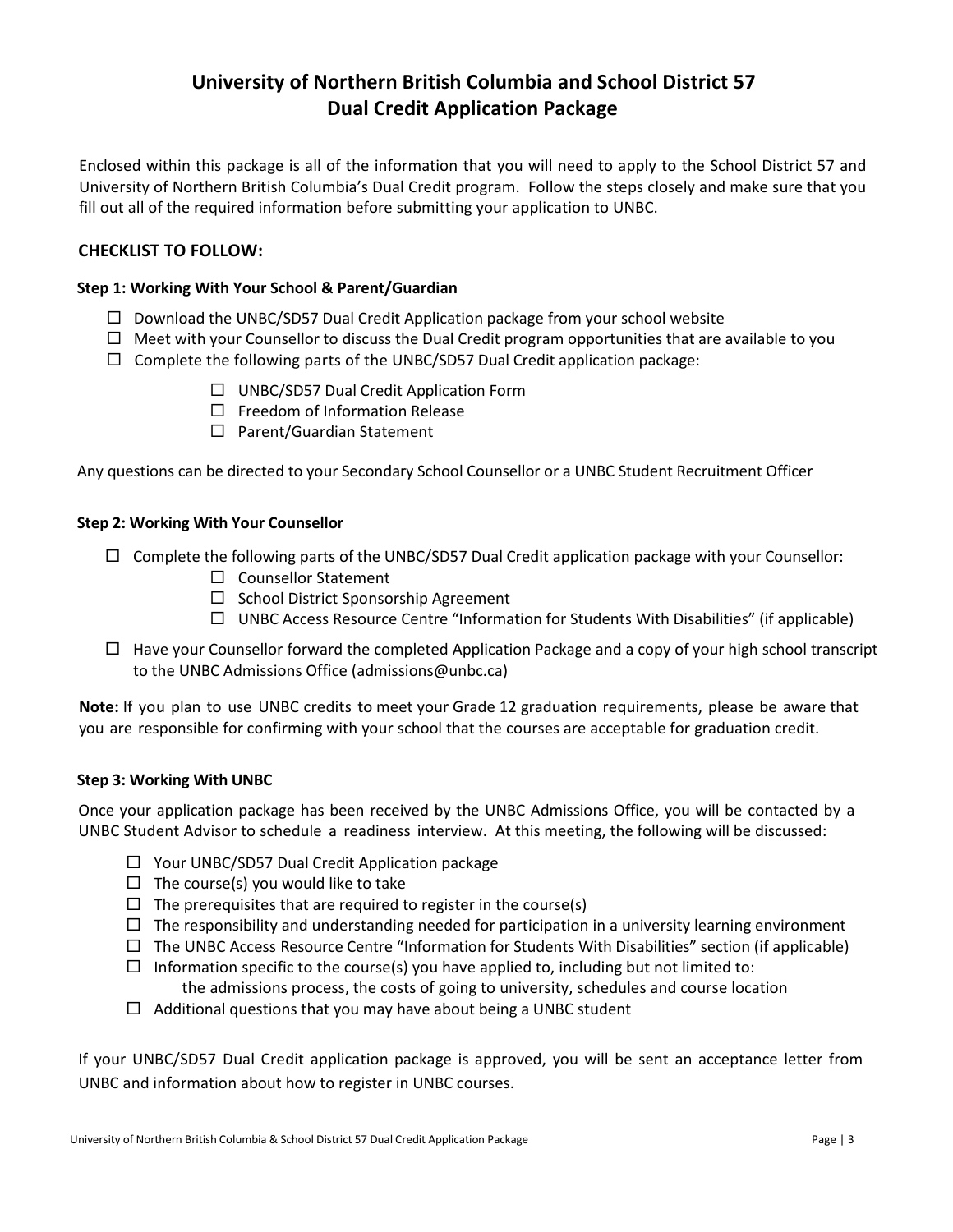### **UNBC/School District 57 Dual Credit Program Student & Parent Information**

| Applicant Name: | Birthdate: |
|-----------------|------------|
|                 |            |
| School Name:    |            |

#### **FREEDOM OF INFORMATION RELEASE**

(To be completed by the Applicant)

The information on this form is collected under the authority of the School Act, Section 13. The information will be used for education program purposes, and when required, may be provided to health services, social services or other support services as outlined in Section 88 and 91 of the School Act.

The University of Northern British Columbia gathers and maintains information used for the purposes of admission, registration, and other fundamental activities related to being a member of the UNBC community and attending a public postsecondary institution in the Province of British Columbia. Information provided to the University by students, and any other information placed into the student record, will be protected and used in compliance with the BC Freedom of Information and Protection of Privacy Act (1992)

Students are advised that the use of information provided on this application form, and other information placed in a student record, complies with the BC *Freedom of Information and Protection of Privacy Act*, and with the policies and procedures of UNBC and SD 57. In addition to internal administrative uses related to student admission, registration and status, student information may also be used in strict confidence by UNBC and/or SD 57 for research and planning. Certain student information is provided on a confidential basis to Statistics Canada as governed by the *Canada Statistics Act*, and to the BC Government. The internal use of student records and the obligatory reporting of student data to external bodies respect the absolute confidentiality of student information.

As the program is a collaborative program between UNBC and SD 57, I authorize the institutions to share information concerning my application, admission, registration, academic standing and grades. Questions about the collection and use of this information should be directed to the Freedom of Information and Protection of Privacy Officer, School District No. 57, 2100 Ferry Ave, Prince George, BC V2L 4R5 (250)561-6800 local 324 or the UNBC Manager of Access, Privacy and Records, UNBC, 3333 University Way, Prince George, BC V2N 4Z9 (250)960-6310.

I give permission to share information about my student record, including grades, attendance, performance, and my Individual Education Plan (IEP) with my parent/guardian and my School District during the current academic year September 20 to June 20 .

 $\overline{a}$ Applicant Signature Date Date Name of Parent/Guardian Address Phone Number City Postal Code Email Address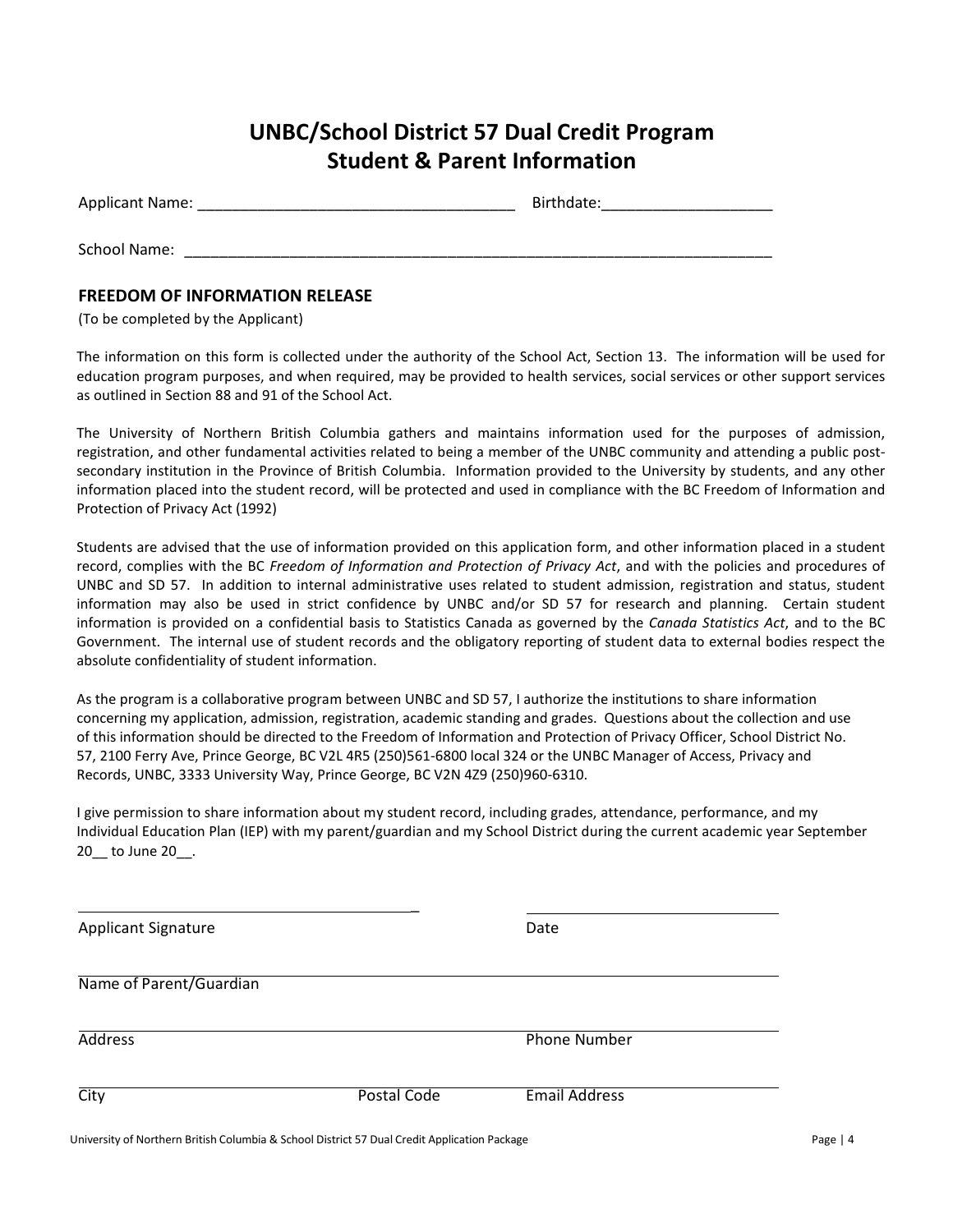## **UNBC/School District 57 Dual Credit Program Parent/Guardian Statement**

(To be completed by the Applicant's Parent or Guardian)

The applicant named above has indicated an interest in studying at the University of Northern British Columbia. Studying in a university environment means that adult content may form part of the course content to support the learning outcomes. Also, keeping in mind that students are expected to be self-motivated and self-directed and not reliant on others to assist in the organization of their learning activities, we ask you to answer the following questions:

\_\_\_\_\_\_\_\_\_\_\_\_\_\_\_\_\_\_\_\_\_\_\_\_\_\_\_\_\_\_\_\_\_\_\_\_\_\_\_\_\_\_\_\_\_\_\_\_\_\_\_\_\_\_\_\_\_\_\_\_\_\_\_\_\_\_\_\_\_\_\_\_\_\_\_\_\_\_\_\_\_\_\_\_\_\_\_\_\_\_

\_\_\_\_\_\_\_\_\_\_\_\_\_\_\_\_\_\_\_\_\_\_\_\_\_\_\_\_\_\_\_\_\_\_\_\_\_\_\_\_\_\_\_\_\_\_\_\_\_\_\_\_\_\_\_\_\_\_\_\_\_\_\_\_\_\_\_\_\_\_\_\_\_\_\_\_\_\_\_\_\_\_\_\_\_\_\_\_\_\_

\_\_\_\_\_\_\_\_\_\_\_\_\_\_\_\_\_\_\_\_\_\_\_\_\_\_\_\_\_\_\_\_\_\_\_\_\_\_\_\_\_\_\_\_\_\_\_\_\_\_\_\_\_\_\_\_\_\_\_\_\_\_\_\_\_\_\_\_\_\_\_\_\_\_\_\_\_\_\_\_\_\_\_\_\_\_\_\_\_\_

\_\_\_\_\_\_\_\_\_\_\_\_\_\_\_\_\_\_\_\_\_\_\_\_\_\_\_\_\_\_\_\_\_\_\_\_\_\_\_\_\_\_\_\_\_\_\_\_\_\_\_\_\_\_\_\_\_\_\_\_\_\_\_\_\_\_\_\_\_\_\_\_\_\_\_\_\_\_\_\_\_\_\_\_\_\_\_\_\_\_

\_\_\_\_\_\_\_\_\_\_\_\_\_\_\_\_\_\_\_\_\_\_\_\_\_\_\_\_\_\_\_\_\_\_\_\_\_\_\_\_\_\_\_\_\_\_\_\_\_\_\_\_\_\_\_\_\_\_\_\_\_\_\_\_\_\_\_\_\_\_\_\_\_\_\_\_\_\_\_\_\_\_\_\_\_\_\_\_\_\_

\_\_\_\_\_\_\_\_\_\_\_\_\_\_\_\_\_\_\_\_\_\_\_\_\_\_\_\_\_\_\_\_\_\_\_\_\_\_\_\_\_\_\_\_\_\_\_\_\_\_\_\_\_\_\_\_\_\_\_\_\_\_\_\_\_\_\_\_\_\_\_\_\_\_\_\_\_\_\_\_\_\_\_\_\_\_\_\_\_\_

\_\_\_\_\_\_\_\_\_\_\_\_\_\_\_\_\_\_\_\_\_\_\_\_\_\_\_\_\_\_\_\_\_\_\_\_\_\_\_\_\_\_\_\_\_\_\_\_\_\_\_\_\_\_\_\_\_\_\_\_\_\_\_\_\_\_\_\_\_\_\_\_\_\_\_\_\_\_\_\_\_\_\_\_\_\_\_\_\_\_

\_\_\_\_\_\_\_\_\_\_\_\_\_\_\_\_\_\_\_\_\_\_\_\_\_\_\_\_\_\_\_\_\_\_\_\_\_\_\_\_\_\_\_\_\_\_\_\_\_\_\_\_\_\_\_\_\_\_\_\_\_\_\_\_\_\_\_\_\_\_\_\_\_\_\_\_\_\_\_\_\_\_\_\_\_\_\_\_\_\_

\_\_\_\_\_\_\_\_\_\_\_\_\_\_\_\_\_\_\_\_\_\_\_\_\_\_\_\_\_\_\_\_\_\_\_\_\_\_\_\_\_\_\_\_\_\_\_\_\_\_\_\_\_\_\_\_\_\_\_\_\_\_\_\_\_\_\_\_\_\_\_\_\_\_\_\_\_\_\_\_\_\_\_\_\_\_\_\_\_\_

\_\_\_\_\_\_\_\_\_\_\_\_\_\_\_\_\_\_\_\_\_\_\_\_\_\_\_\_\_\_\_\_\_\_\_\_\_\_\_\_\_\_\_\_\_\_\_\_\_\_\_\_\_\_\_\_\_\_\_\_\_\_\_\_\_\_\_\_\_\_\_\_\_\_\_\_\_\_\_\_\_\_\_\_\_\_\_\_\_\_

Please tell us about the applicant's ability and comfort level in communicating with adults.

Please tell us about the applicant's ability to be an independent and self-directed learner.

Does the applicant have any identified special need or learning challenges? (please circle) YES NO

Your signature indicates your support for this applicant to take the identified course(s) at UNBC and your responsibility to support this student in their studies.

Parent/Guardian Signature Date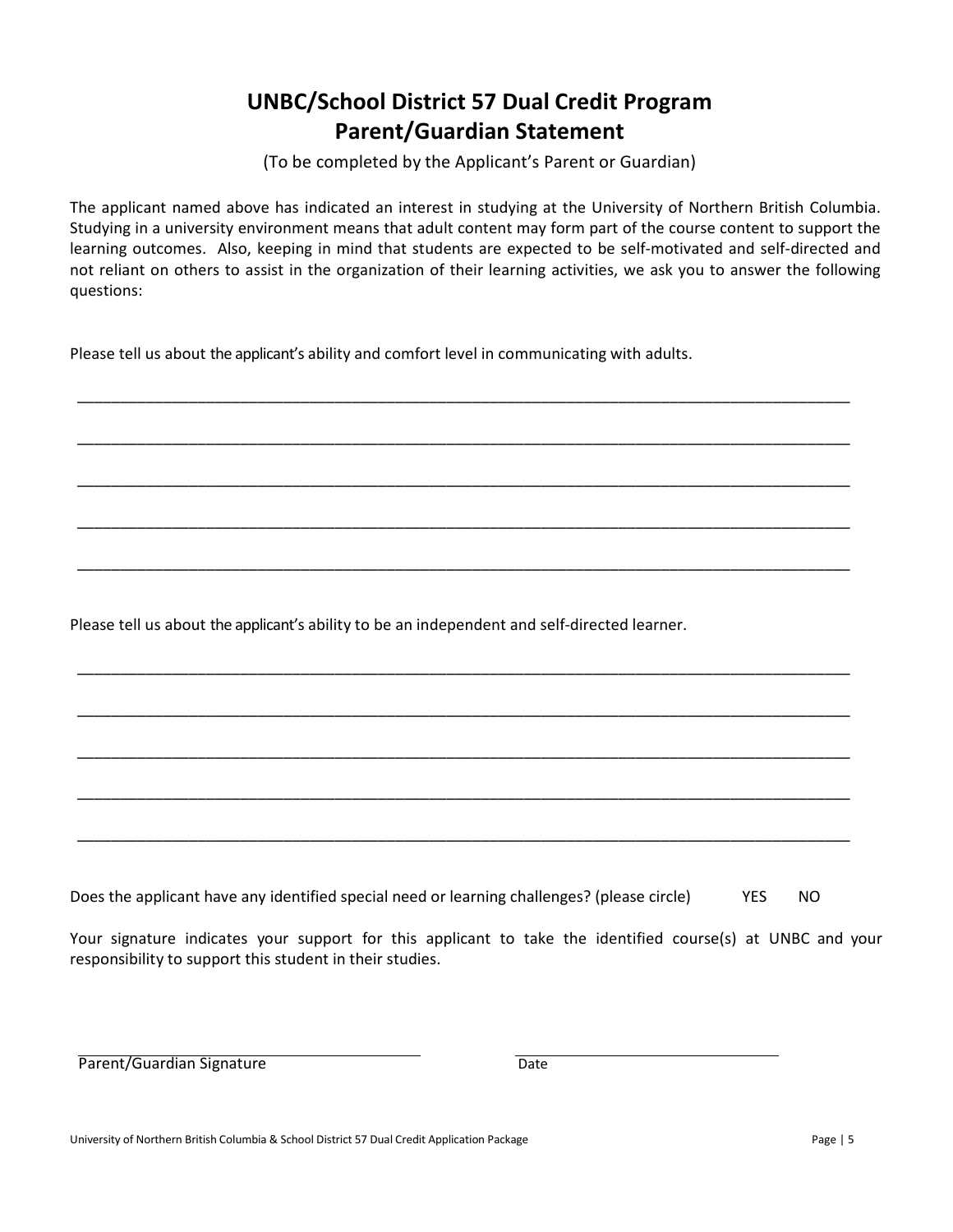## **UNBC/School District 57 Dual Credit Program Counsellor Statement**

(To be completed by the Applicant's Counsellor)

**Counsellor Name** School Name

Telephone Email Address

This applicant has indicated an interest in studying at the University of Northern British Columbia. Keeping in mind they would be studying in an adult learning environment where they would be communicating with adults in a cooperative learning environment, please answer the following questions.

Applicants who require accommodations and supports must notify the UNBC Access Resource Centre six months before the start of their program to provide time for required accommodations to be put into place (see page 7).

**Please comment on this student's academic readiness and maturity to study in an adult environment?**

\_\_\_\_\_\_\_\_\_\_\_\_\_\_\_\_\_\_\_\_\_\_\_\_\_\_\_\_\_\_\_\_\_\_\_\_\_\_\_\_\_\_\_\_\_\_\_\_\_\_\_\_\_\_\_\_\_\_\_\_\_\_\_\_\_\_\_\_\_\_\_\_\_\_\_\_\_\_\_\_\_\_\_\_\_\_\_\_\_\_

\_\_\_\_\_\_\_\_\_\_\_\_\_\_\_\_\_\_\_\_\_\_\_\_\_\_\_\_\_\_\_\_\_\_\_\_\_\_\_\_\_\_\_\_\_\_\_\_\_\_\_\_\_\_\_\_\_\_\_\_\_\_\_\_\_\_\_\_\_\_\_\_\_\_\_\_\_\_\_\_\_\_\_\_\_\_\_\_\_\_

\_\_\_\_\_\_\_\_\_\_\_\_\_\_\_\_\_\_\_\_\_\_\_\_\_\_\_\_\_\_\_\_\_\_\_\_\_\_\_\_\_\_\_\_\_\_\_\_\_\_\_\_\_\_\_\_\_\_\_\_\_\_\_\_\_\_\_\_\_\_\_\_\_\_\_\_\_\_\_\_\_\_\_\_\_\_\_\_\_\_

**Self-motivation and commitment to learning are important attributes for a successful learner at the postsecondary level. How do you view this student in this regard?**

\_\_\_\_\_\_\_\_\_\_\_\_\_\_\_\_\_\_\_\_\_\_\_\_\_\_\_\_\_\_\_\_\_\_\_\_\_\_\_\_\_\_\_\_\_\_\_\_\_\_\_\_\_\_\_\_\_\_\_\_\_\_\_\_\_\_\_\_\_\_\_\_\_\_\_\_\_\_\_\_\_\_\_\_\_\_\_\_\_\_

\_\_\_\_\_\_\_\_\_\_\_\_\_\_\_\_\_\_\_\_\_\_\_\_\_\_\_\_\_\_\_\_\_\_\_\_\_\_\_\_\_\_\_\_\_\_\_\_\_\_\_\_\_\_\_\_\_\_\_\_\_\_\_\_\_\_\_\_\_\_\_\_\_\_\_\_\_\_\_\_\_\_\_\_\_\_\_\_\_\_

\_\_\_\_\_\_\_\_\_\_\_\_\_\_\_\_\_\_\_\_\_\_\_\_\_\_\_\_\_\_\_\_\_\_\_\_\_\_\_\_\_\_\_\_\_\_\_\_\_\_\_\_\_\_\_\_\_\_\_\_\_\_\_\_\_\_\_\_\_\_\_\_\_\_\_\_\_\_\_\_\_\_\_\_\_\_\_\_\_\_

**Do you recommend this student to take the identified course(s) at UNBC?** 

- $\Box$  Yes. I have worked closely with this applicant and I believe they have shown readiness for this opportunity. I support their application to UNBC.
- $\Box$  No. I do not have enough information at this time to make a recommendation.

| Signature | Date | Title |
|-----------|------|-------|
|           |      |       |

\_ \_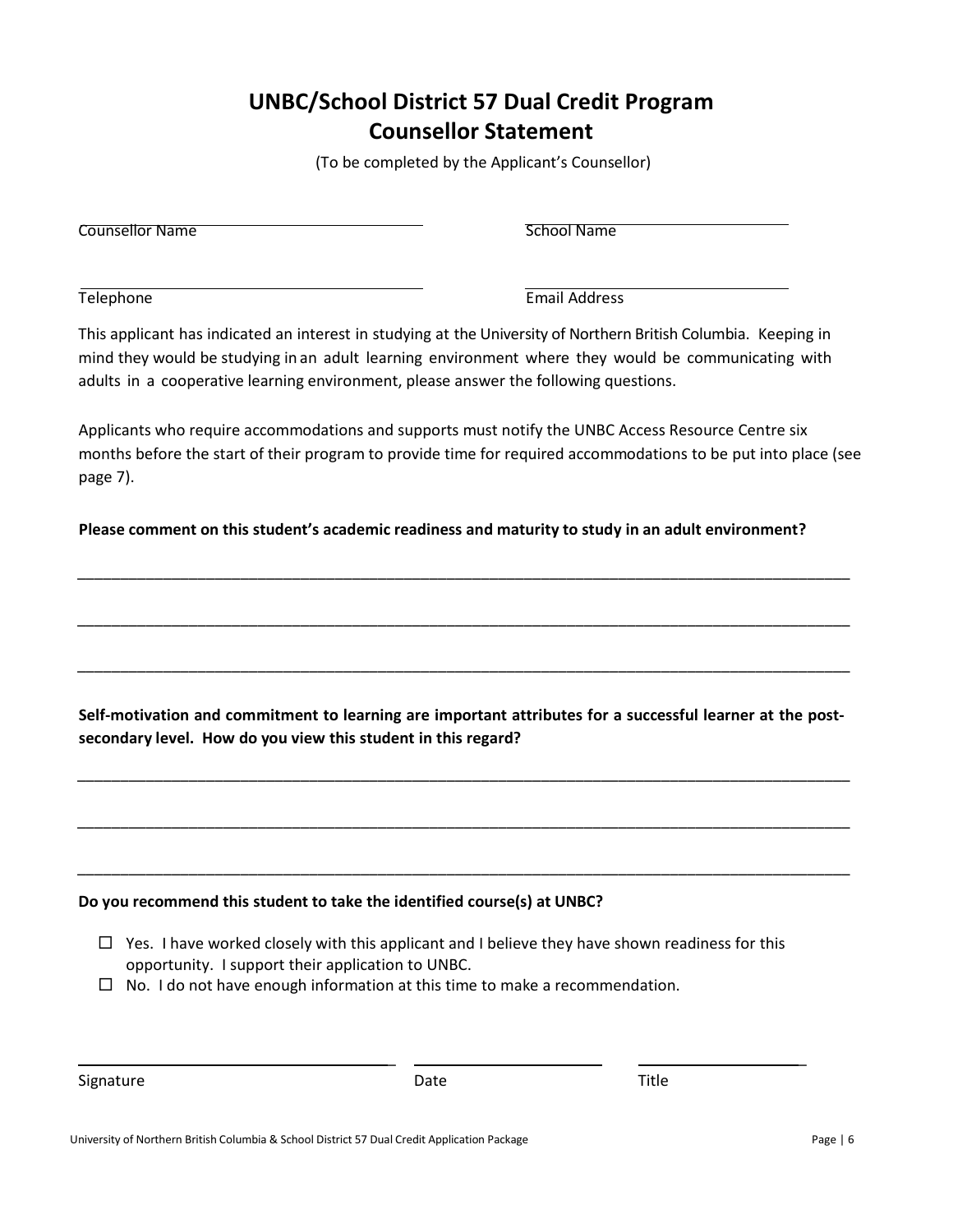## **UNBC/School District 57 Dual Credit Program Information for Students with Disabilities**

Students with disabilities should identify themselves to the UNBC Access Resource Centre (ARC). Applicants should contact ARC at least 6 months in advance of their intended course start date and provide a copy of their Individual Education Plan (IEP) and current disability documentation to the Centre's Coordinator.

At the initial meeting between an applicant and the ARC Coordinator, the role of ARC will be explained and signed consents for release and exchange of information will be completed. These consents may be for School District staff, medical professionals or other agencies that may have completed assessments or consultations with the student.

The Access Resource Centre will then gather related documentation from the School District (SD) or other sources as needed. This information is required to assess the support needs of each student with disabilities attending UNBC.

ARC will then consult with individual school counsellors on a case-by-case basis regarding who best can provide the disability supports that are required. All accommodations required within UNBC classes, including exam accommodations, will be coordinated by UNBC.

Another meeting will be arranged with the applicant to discuss accommodations and support services that the applicant is eligible to receive through the School District and UNBC. School District staff will be invited to this meeting.

When completed, ARC will sign off on the Dual Credit Applicant form and return it to the UNBC Student Recruitment & Advising Centre. If accepted a standard accommodation notification will be sent to the course instructor and will be signed by the student, UNBC's ARC Coordinator and the school counsellor (if involved) in the delivery of supports and/or accommodations.

#### **Contact Information:**

UNBC Access Resource Centre

| Email:     | arc@unbc.ca                                      |
|------------|--------------------------------------------------|
| Telephone: | 250.960.5682 (toll free 1.888.960.5682)1         |
| Location:  | 5-157 of the Geoffrey R. Weller Library Building |